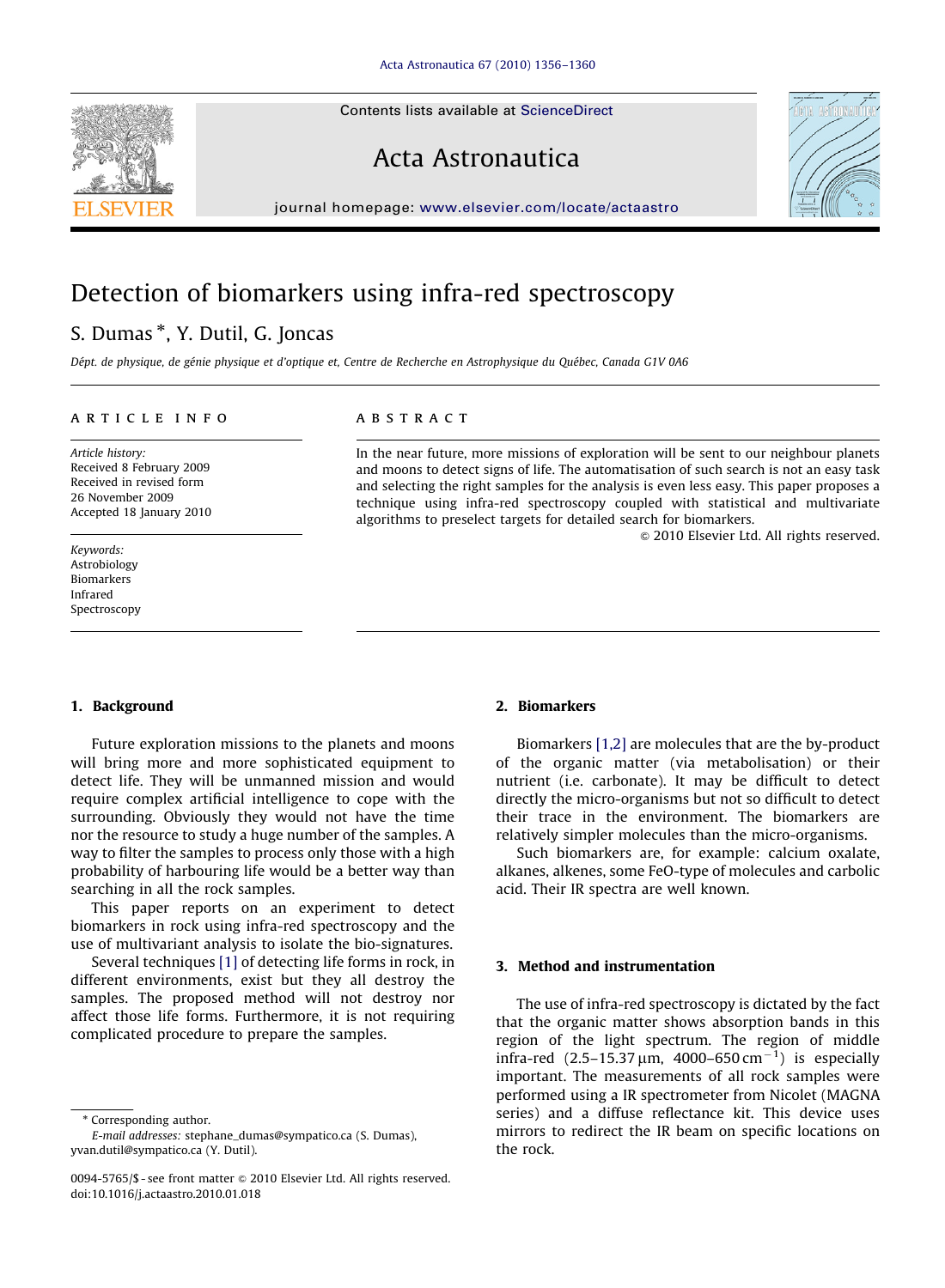#### 4. The samples

The samples used during this study come from two distinct places in Canada. They were collected in relation to other bioastronomy projects and we obtained a few specimens.

The first group [\[3\]](#page-4-0) of rocks comes from near the station of Eureka, Nunavut, Canada. The specimens are composed mainly of sandstone and quartz. Sixteen samples were produced from this group.

The second group [\[4\]](#page-4-0) comes from near the town of Guelph, Ontario, Canada. They are composed mainly of dolomite, calcite and sphalerite. Twenty samples were produced from this group.

In each group, there are several rocks exhibiting visual traces of endolithes (red and green patches). Also further analyses [\[3,4\]](#page-4-0) of both the groups report the presence of organic matter.

For each sample, several spectra were taken in different locations on the rock (directly on the endolithes, on regions beside and on region completely without endolithes).

#### 5. Reference spectra

In the process of analysis of the Nunavut and Guelph spectra, we used a series of reference spectra for comparison. Those spectra were compared to the rock sample spectra through multivariant analysis.

The mineral spectra come from the JPL-ASTER [\[5\]](#page-4-0) database and are: olivine, sandstone, calcite, hydroxide, sulphate, carbonate, sulphide, dolomite and quartz. Those are the main constituents of the rock (aside endolithes).

The 48 different organics references were taken from the book ''Structure Determination of Organic Compounds'' [\[6\]](#page-4-0). Here is a short list: anhydride acid, alcohols, aldehydes, alkanes, ammonium, aromatic hydrocarbons, furans, primary amides and carboxylic acids.

We obtained a few grams of JCS-1 [\[7\]](#page-4-0) which is a Martian soil simulant. Its behaviour in the IR domain is very similar to the Martian soil. It was used to verify if the soil could mask the organics signatures we were looking for on Mars.

## 6. Correlation test

We performed a series of correlation tests on the spectra. This is a way to evaluate the correlation between two sets of data. Each spectrum contained in our database is a vector of intensity values for each wavenumber in a particular interval (i.e. middle infra-red).

The first series of tests evaluated the correlation between each pair of spectrum. A value between –1 and +1 indicates the relation between those two spectra. A positive value indicates that both spectra are similar while a negative value shows different spectra.

This process was done for each pair of spectra from Nunavut, Guelph and the group of references organics spectra. The matrix (Fig. 1) resulting from this operation indicates similarities amongst Nunavut spectra and



Fig. 1. Correlation matrix using spectra as vector data. The colour coding is from blue-green (negative) to yellow (positive) while red-brown indicate neutral. (For interpretation of the references to color in this figure legend, the reader is referred to the web version of this article.)

amongst Guelph spectra. But not much similarity between both groups. The similarities amongst each group are explained by their mineral composition which has a stronger spectral signature than the organics.

The matrix also indicates very little connection with the organic spectra (represented by the green square at the bottom right).

The whole process was also performed using vectors of wavenumber instead of spectra. In the first scenario, the vectors being compared were the spectra themselves. Meaning that each element of the vectors was a wavenumber.

In the second scenario the correlation matrix took vectors containing the value of the same wavenumber across the spectra. Therefore, comparing the importance of each wavenumber in the whole database.

The resulting matrix ([Fig. 2\)](#page-2-0) indicates a region where the information is concentrated, where the correlation is lower. This region is the ''fingerprint'' region  $(600-1800 \text{ cm}^{-1})$  and is known to contain all the signatures of biological molecules.

Another way to see the results of the second matrix is related to the redundancy of information in the spectra. The matrix shows that only the fingerprint region may be used since most of the information is contained in that region.

The correlation test is not enough to identify the organics in the samples. [Fig. 2](#page-2-0) shows interesting features that will be used in the next step of the analysis.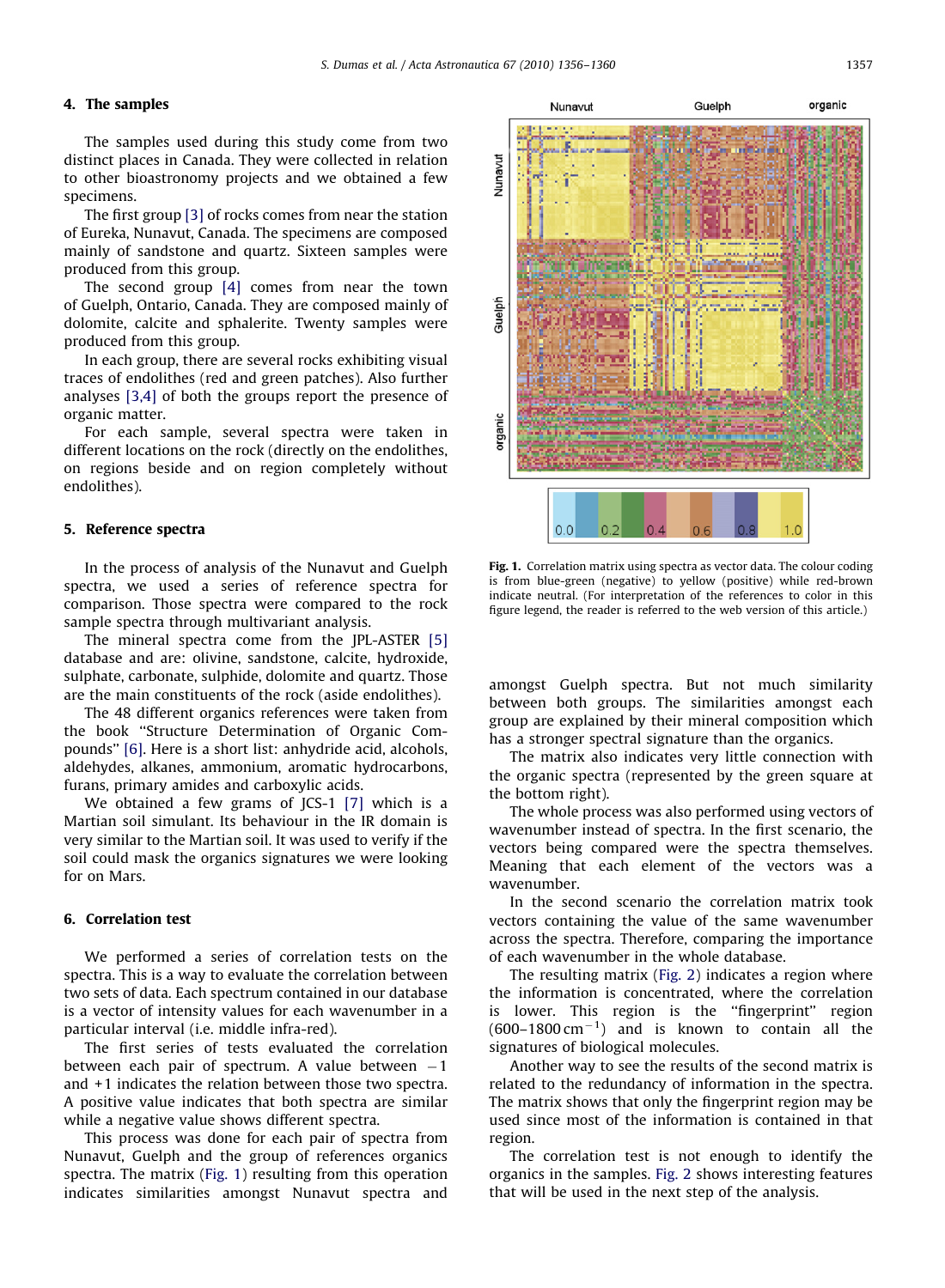<span id="page-2-0"></span>

Fig. 2. Correlation matrix using wavenumber as vector data.

#### 7. Principal component analysis

The principal component analysis [\[8,9,10\]](#page-4-0) (PCA) is a vector space transform often used to reduce multidimensional data sets to lower dimension for analysis. It is also known as Karjunen-Loève transform (KLT), Hotelling transform or the proper orthogonal decomposition.

The PCA will transform the spectra from the original wavenumber space to the eigenspace. It will also provide information about the minimum number of dimensions required to represent the data in the new space. This can be seen as a compression technique but it will not be used in that way here. Nevertheless, that information will be useful to reject the unnecessary dimensions and reduce the size of the data set. While each element of the original spectrum is the amplitude for a given wavenumber, each element in the eigenvector is an amplitude for per principal component (or PC). The PC vectors have the same length as the wavenumber spectra.

The PCA can be summarised by Eq. (1), where each part of the equation is matrices. The matrix A (of dimension  $m \times n$ ) contains the original data. In our case, it contains m IR spectra of  $n$  wavenumber each.  $U$  contains the  $m$  new vectors expressed in the eigenspace. W is a diagonal matrix with the eigenvalues and V is a matrix with the eigenvector. Both *W* and *V* are  $n \times n$  matrices.

$$
A = UWVT
$$
 (1)

Several numerical algorithms [\[8\]](#page-4-0) exist to compute this result and we will not explain them here. The algorithm we used (from the mathematical library Numerical Recipes [\[11\]](#page-4-0)) computes and returns U, W and V given the input matrix A.

Fig. 3 illustrates the process for 2D vectors. Each vector S is defined by a pair of  $(X,Y)$ . Those vectors are then assembled into a matrix  $A$ . The resultant vectors  $S'$  are defined in the eigenspace  $(X'-Y')$ . S' are the rows of U.



Fig. 3. Example of PCA in 2D.

It can also be seen as a rotation from the X–Y to the X'-Y' system. This rotation being defined by WV<sup>T</sup>. So, once the W and V matrices have been computed, they can be used as a single rotation matrix to bring unknown spectrum into the eigenspace and identify them using reference (i.e. known) spectra.

It is useful to represent the spectra by their corresponding point in a N-dimensions PCA space. Therefore, each spectrum can be seen as a single point, in the PCA space, composed of N components.

#### 8. Application of PCA

In order to use the PCA as described in the previous section, the values of each spectrum must be slightly processed by removing the mean value of each wavenumber. The method works best when using only variations around the mean.

The resulting vectors are then put in a matrix called A. It is then processed using a PCA algorithm [\[11\]](#page-4-0) from a software library. Three matrices  $(U, W)$  and  $V$ ) are produced as output.

Using the values of W, it is possible to determine how many principal components (PC) to use to describe each vector of U. In our experiment, the first three components contained enough information to represent the spectra in the PCA space. We have used those components in pairs (pc1–pc2 and pc2–pc3) to isolate the organic from the mineral.

The PCA was applied to the whole database of spectra using different parts of the IR spectrum. The first attempt was performed using the complete range of middle infrared. Then other filters were applied in order to optimise the process (e.g. fingerprint region, functional region  $(1800-3300 \text{ cm}^{-1})$  and a combination of some sub regions (i.e. CH and NN bonds)).

#### 9. Results

The best results were obtained using the fingerprint region [\(Figs. 4 and 5](#page-3-0)). The points (in the PCA space) representing the organics spectra formed a group, or compact structure. Several points (representing the spectra taken on the rocks) were close and others were very far.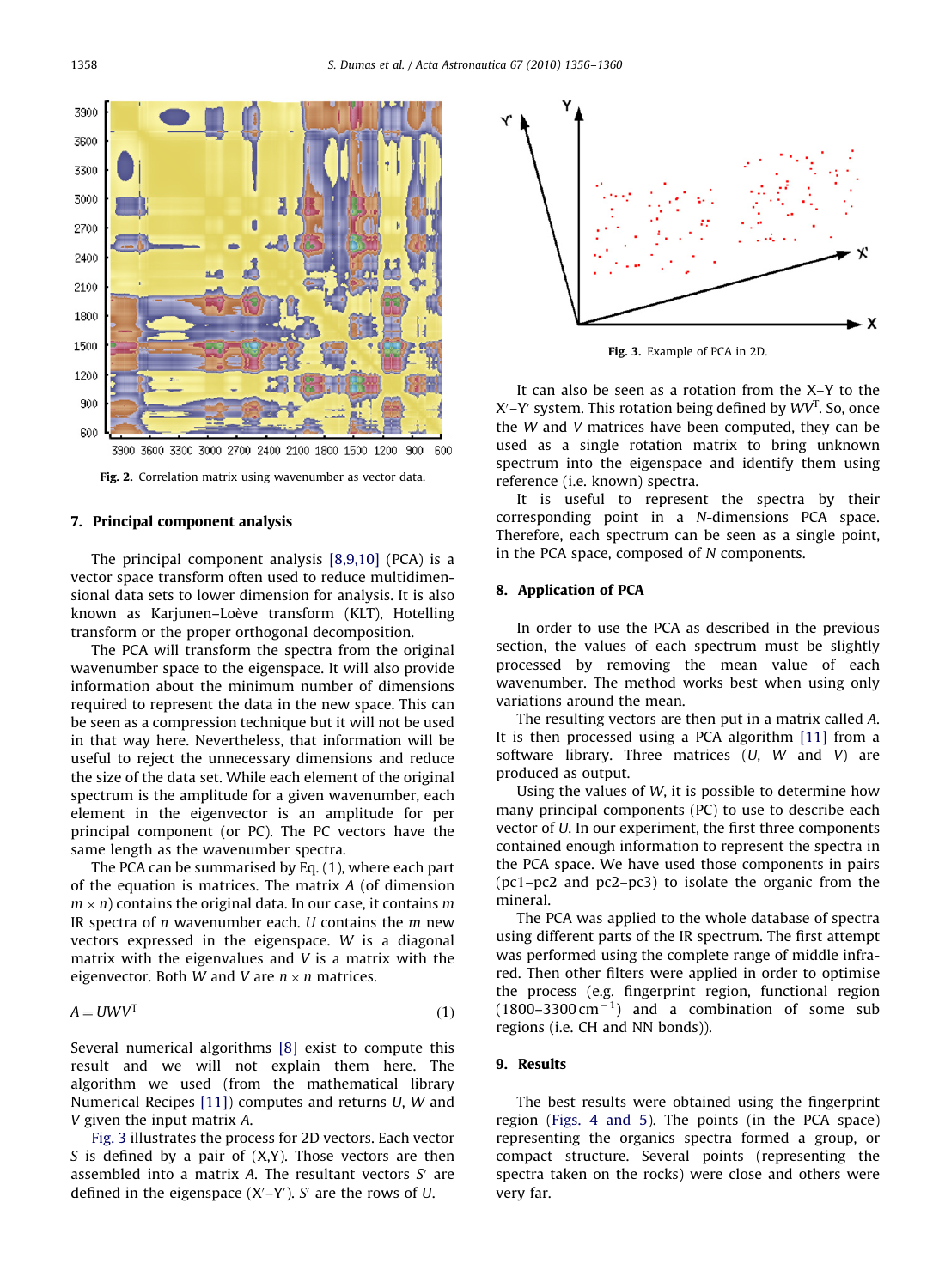<span id="page-3-0"></span>

Fig. 4. Results of PCA using the fingerprint region of IR. This is a portion of the graphic (pc2–pc3). The blue stars represent the organic spectra used as reference. The samples associated to the spectra from Nunavut (green X) and Guelph (red  $+$ ) near those blue stars contain traces of endolithes (visible green and red patches on the samples). The other points represent mineral taken from the JPL-ASTER database. (For interpretation of the references to color in this figure legend, the reader is referred to the web version of this article.)

The points near the group of points representing organics spectra were identified as representing spectra containing trace of organic matter. Samples linking to those points show visual markers such as red and green patches.

When using the whole middle IR range, the grouping of points was dictated by the mineral contains of the samples rather then the organic composition. The organic group was isolated in a corner of the PCA space. The rock spectra were distributed among the mineral spectra. It was relatively easy to identify the mineral composition of each sample.

#### 10. Other samples

We obtained some IR spectra from Antarctica [\[9\]](#page-4-0) samples and submitted them to our PCA technique.

The series of points generated by the new spectra fall near the organic cloud previously obtained. Not all the new spectra were close to the cloud but those that were presented an interesting validation [\[8\]](#page-4-0) which confirmed



Fig. 5. Results of PCA when applied using the whole middle IR spectrum. It is easy to identify the mineral composition of each sample. The little blue cluster of points at the far left of the graphic is the organic spectra. (For interpretation of the references to color in this figure legend, the reader is referred to the web version of this article.)

the fact that some IR signatures harboured traces of biomarkers.

We had also accessed to the Mars Exploration Rovers (MER) spectra and submitted them to the PCA test. The MER spectra did not cover all the IR regions needed and part of them have a lot of noise rendering the interpretation of the results very difficult. We could not extract meaningful information from the results regarding the organic composition. Some mineral spectral signatures (i.e. sulphate and sulphide) were similar to those found on the surface [\[12,13\]](#page-4-0) of Mars.

## 11. Conclusion

It is possible to use infra-red spectroscopy to detect biomarkers in rocks. The principal component analysis can be used to isolate the organics from the mineral. However, while the classification performed by the PCA can highlight the presence of organic matters, it cannot identify them.

The method must be carefully calibrated using known references spectra. Then the composition of any unknown spectrum may be determined by the process providing that the references database contains the proper spectra.

It is not necessary to recompute the whole PCA each time we add a new spectrum. Once the matrices W and V have been computed, they can be used as a simple rotation matrix to bring any spectrum to the PCA space.

Furthermore, the JCS-1 did not mask nor has influence on the IR signatures we were interested in. Therefore, the Martian soil will not mask organics matter.

#### References

[1] C. Ascaso, J. Wierzchos, New approaches to the study of Antarctic lithobiotic microorganisms and their inorganic traces, and their application in the detection of life in Martian rocks, International Microbiology 5 (2002) 215–222.